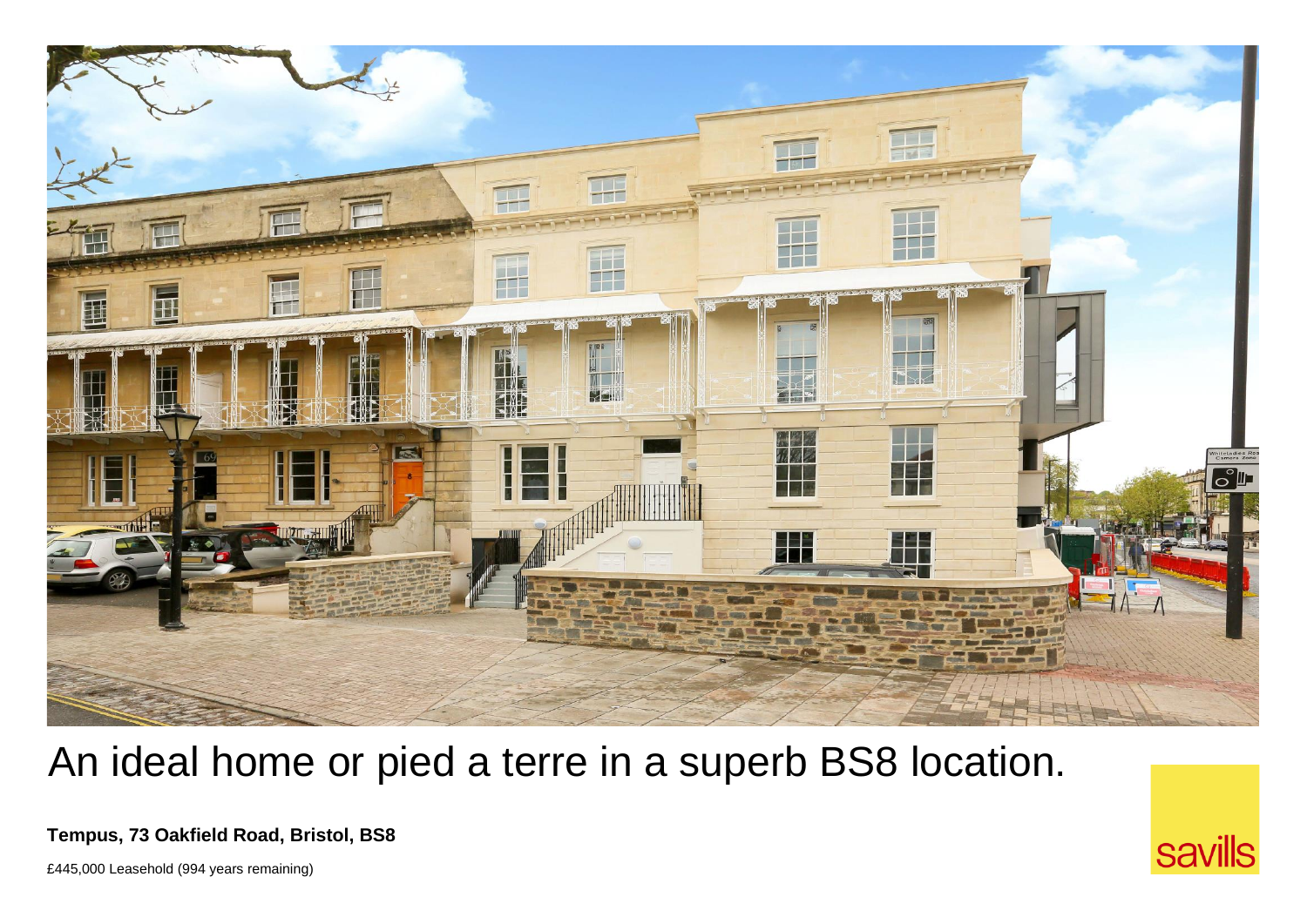Open plan living room • Modern kitchen with integrated Smeg appliances • Principal suite • Second bedroom • Modern family bathroom • Highly sought after Whiteladies Road location • Offered with no onward chain • Off street parking for one car • Secure bicycle storage • Large communal roof terrace

## **Local Information**

Flat 12, Tempus is located in a prime location in the heart of fashionable Whiteladies Road which includes a myriad of supermarkets, bars, boutiques and bistros within a short walk as well as an M&S Simply Food store on the ground floor. The Everyman Cinema is 110 meters down the road. The location is also in close proximity to the Clifton Lido for outdoor swimming and to Durdham Downs, which has 400 acres of open recreational space. The A4018 is the main arterial road to Bristol's commercial centre, as well as the motorway networks: M4 and M5. There are rail services from Clifton Down serving Bristol Temple Meads, which is approximately one mile distant and has an extensive schedule to cities nationwide.

## **About this property**

Flat 12, Tempus is a light and modern apartment finished to a high spec in a very sought after Clifton location. Built by Galliard Homes in 2018, Tempus is a new boutique development, designed to seamlessly complete an existing Grade II listed Georgian terrace. This exclusive development is home to only fourteen apartments.

Flat 12 is located on the third floor and offers great cityscape views. The entrance to the flat offers engineered oak flooring throughout, spot lighting, an intercom system and a large

storage cupboard housing the boiler and fuseboard.

The living room is immediately on the left and is light and spacious with engineered oak flooring, spot and under-counter lighting and two double glazed sash windows with blinds. The modern kitchen offers integrated Smeg appliances including a fridge freezer, washer/dryer, dishwasher, oven/grill, four ring ceramic hob and built-in microwave. There are stone worktops with an integrated sink unit and ample cupboard and drawer space.

The principal suite, located off the hall to the left, is carpeted and of an excellent size with spot lighting, a large built-in wardrobe and lots of natural light via large, double glazed windows with blinds offering great Clifton cityscape views. There is a modern en-suite with underfloor heating, walk-in shower, WC, towel radiator, sink, wall cabinet with mirror and floor to ceiling tiling.

The second bedroom is also of an excellent size and is carpeted with a large window with blinds offering the same lovely views.

The family bathroom, off the hall to the right, is contemporary and spacious with a bath tub, underfloor heating and the same fittings as the en-suite.

There is off-street parking for one car to the front of the property as well as secure bicycle storage. All residents at Tempus have access to a large communal roof terrace to the rear of the building.





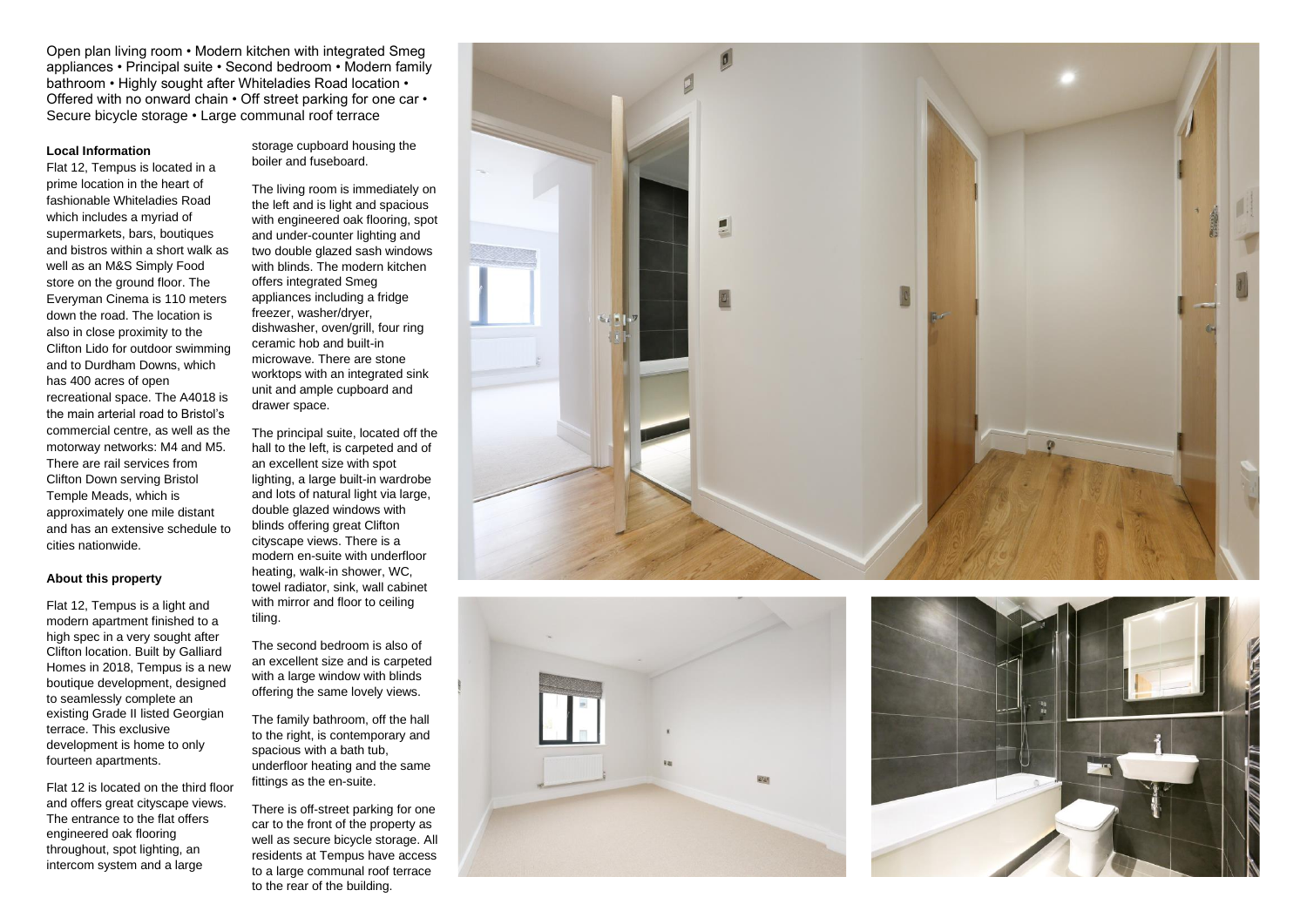

**Tenure** Leasehold (994 years remaining)

**Local Authority** Bristol City Council, Bristol

**Energy Performance** EPC Rating = B

**Viewing** All viewings will be accompanied and are strictly by prior arrangement through Savills Clifton Office. Telephone: +44 (0) 117 933 5800.